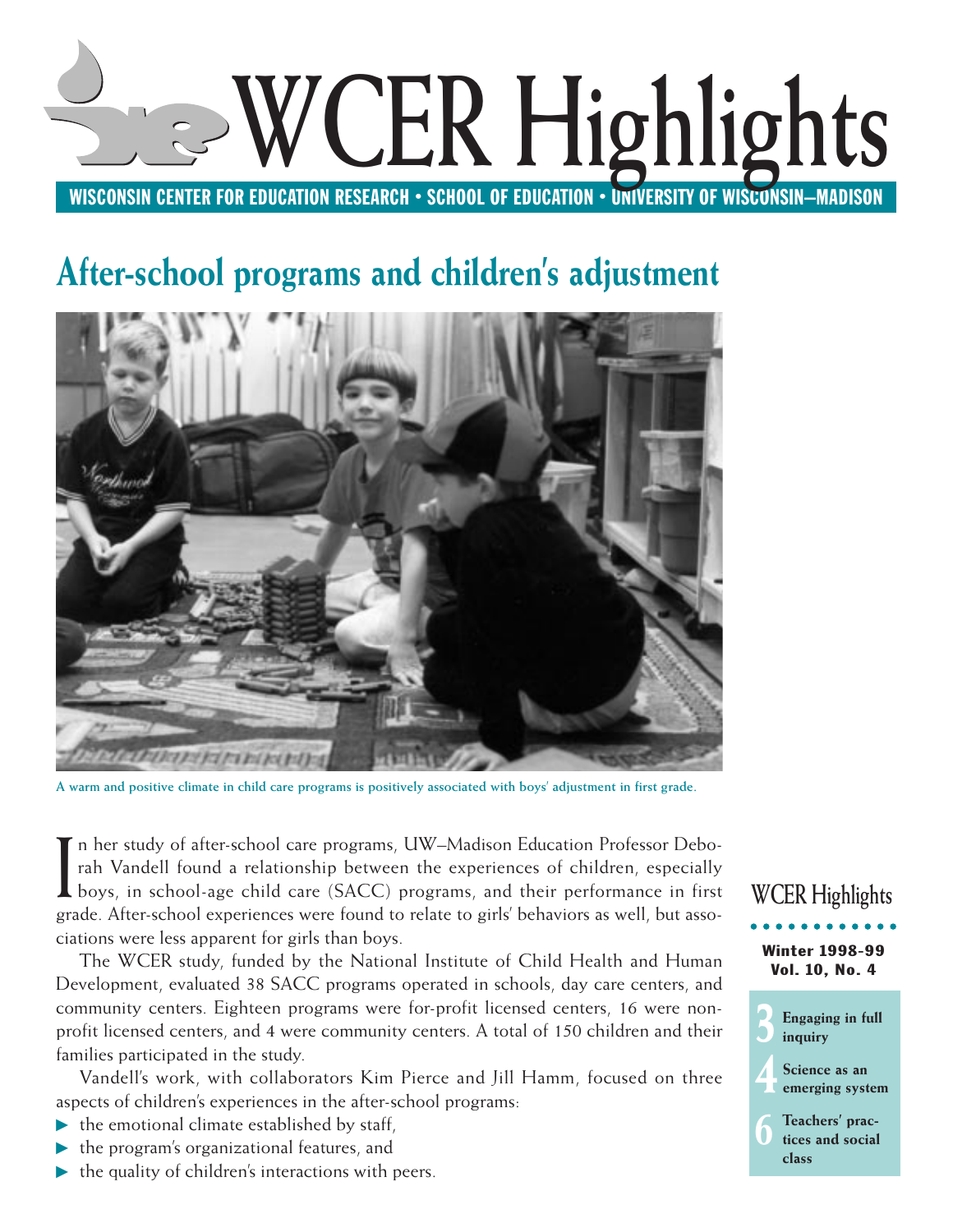#### **From the Director**

## **Rethinking science education**

Increasingly the Wisconsin Center for Education Research has expanded its portfolios<br>of work to include cutting-edge studies of<br>the learning teaching and assessment of scincreasingly the Wisconsin Center for Education Research has expanded its portfolios the learning, teaching, and assessment of science at the K–12 and higher education levels. This issue of *WCER Highlights* introduces some of this work, which reflects an emerging con-



cern—a concern that science education at all levels needs to go beyond helping students to acquire knowledge *about* science to helping students understand science in ways that allow them to *apply* their knowledge in school and beyond.

What does it mean for students to really understand science? WCER collaborating researcher Angelo Collins distinguishes between knowledge and understanding and she argues that to understand, students need to be engaged in a process of inquiry. WCER researcher David Penner, meanwhile, studies middle-school students as they learn about science as a process of emergent systems. He has found that students come to understand through simulation activities that even simple rules can have unpredictable effects.

A long and continuing theme for WCER research is investigation of equity in education. Professor Mary H. Metz discusses the differing levels of resources available to high schools and their teachers. These differences —veiled inequalities—affect the quality of students' high school experience as well as the teachers' professional lives.

Every year WCER's long-running study of after-school care programs, directed by researcher Deborah Vandell, produces more knowledge about their effects on children's later years. This program of research recently found associations between boys' negative peer interactions in after-school programs and their displaying poor social skills at school.

For more information on these and other research findings, visit the WCER web site at *http://www.wcer.wisc.edu*.

Andy Porter



**UW–Madison Education Professor Thomas A. Romberg was recently elected to the National Academy of Education. Membership in the Academy is limited to 125 persons whose accomplishments in the field of education are judged outstanding. Other WCER Academy members are Elizabeth Fennema and Andrew C. Porter.**

## **Emotional climate**

The study found that a warm and positive climate in the child care center was positively associated with boys' adjustment in first grade, whereas a negative and hostile climate was negatively associated with boys' adjustment. When after-school staff were more positive in behavior and words, firstgrade teachers reported boys to have fewer emotional and behavioral problems than when afterschool staff were observed to be less positive. When after-school staff were observed to be more negative, the first-grade boys were more likely to receive poorer grades in reading and math.

A note of caution: This study was correlational, meaning that it doesn't claim to find cause-effect relationships. It's not possible to determine whether children's after-school experiences affected their school adjustment or whether children's adjustment contributed to their experiences after school. Vandell says it may be the case that children who had more emotional and behavior problems elicited fewer positive emotional responses from their after-school caregivers, and children with poorer academic skills elicited more negativity from after-school staff.

### **Interactions with peers**

As the researchers hypothesized, boys' negative peer interactions in after-school programs were associated with their displaying poor social skills at school. More frequent negative interactions with peers in the programs also were associated with heightened internalizing problems for boys and more externalizing behaviors for both boys and girls at school. (Internalizing problems include withdrawal, somatic complaints, and anxiety or depression. Externalizing problems include delinquency and aggression.) These associations are further evidence of the difficulty in making causal attributions from correlational designs, Vandell notes. "Our research does not ascertain whether children's problematic functioning simply was evidenced in negative peer interactions in the afterschool and school contexts, or whether the negative interactions with peers after school contributed to children's emotional and behavioral problems."

It has been suggested that after-school programs provide a context in which children can develop and refine their social skills. Consequently, the researchers expected that children's positive or neutral interactions with peers in SACC programs would be positively related to social skills displayed at school. The study did not find such an association, however; only negative interactions seemed to matter. The study combined *[continued on page 5](#page-4-0)*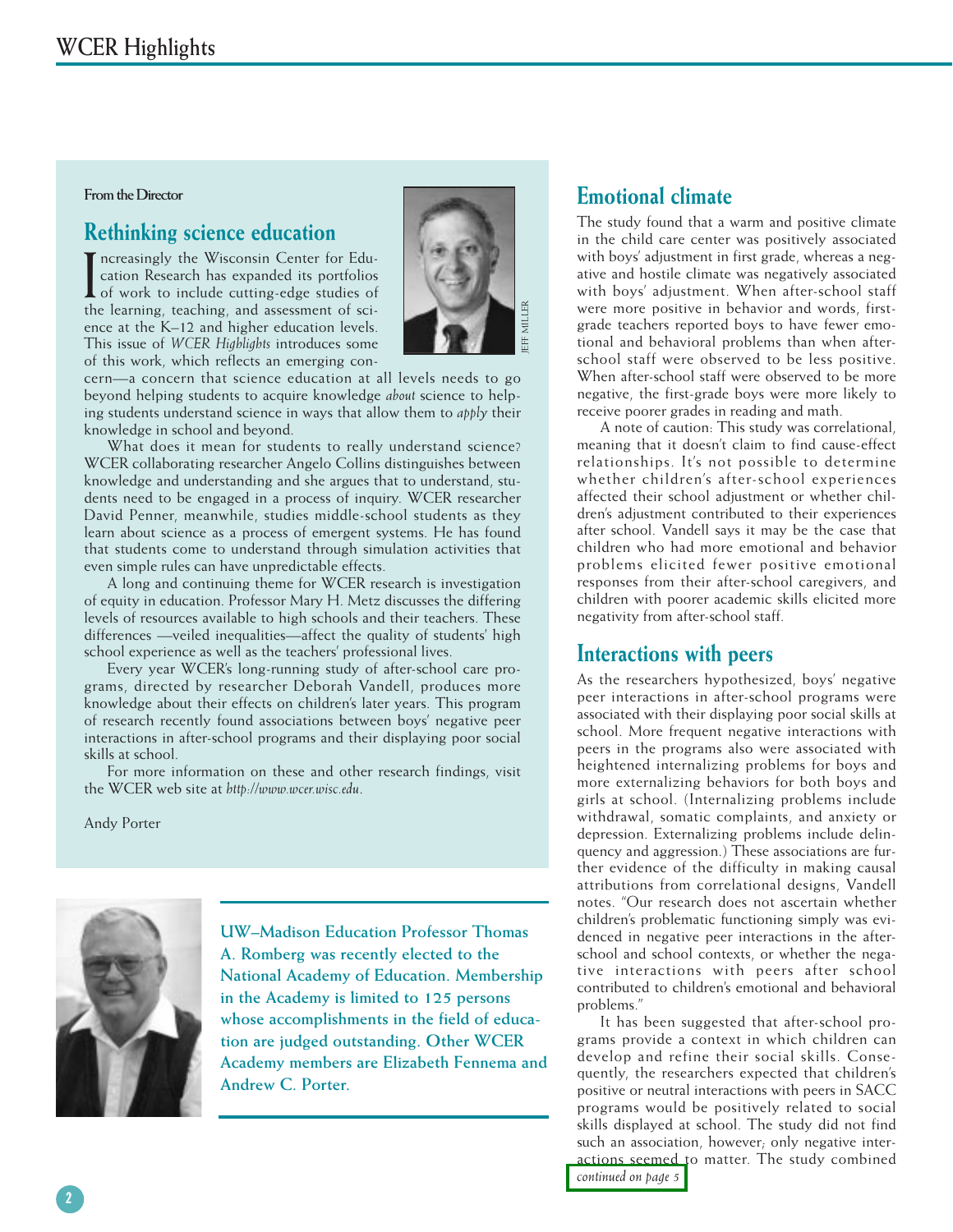## <span id="page-2-0"></span>**Understanding begins with full inquiry**

It's not enough for students to have knowledge<br>about science. They must understand science.<br>And there's a big difference, according to<br>Angelo Collins about science. They must understand science. And there's a big difference, according to Angelo Collins.

Collins is associate professor of science education at Peabody College of Vanderbilt University and codirector of WCER's National Center for Improving Student Learning and Achievement in Mathematics and Science (NCISLA), funded by the Office of Educational Research and Improvement, U.S. Department of Education.

Collins works from the central assumption that understanding science requires relating different aspects of science knowledge to one another and to knowledge of other nonscientific topics. Genuine student understanding of mathematics and science goes far beyond knowledge. For example, science classes often require students to memorize that "magnets attract and repel each other and other types of materials." This isolated fact evolves into understanding when a student *uses* the fact to predict which objects a magnet might attract or repel.

### **Engage students in inquiry**

One aspect of understanding science is understanding the process of inquiry. Collins distinguishes between simple inquiry and full inquiry. Students engaged in simple inquiry engage in

processes like observing, comparing, contrasting, and hypothesizing. Students engaged in full inquiry use these skills in the context of (1) wellstructured science subject matter knowledge and (2) the ability to *reason* and to *apply* science understanding to a variety of problems. Full inquiry requires asking questions about nature, conducting investigations using appropriate tools and techniques, constructing and analyzing explanations, and communicating arguments.

Collins points out that the National



Research Council's *National Science Education Standards* begin with inquiry. "Inquiry is the foundation of the other content standards," Collins says. The *Standards* require students to complete one full inquiry each year, in which a student or group of students begins with a question of interest and importance to them and to science. They investigate an answer to the problem through laboratory, field, library, and other forms of scientific investigation. Then they persuade others through reasoned arguments based on evidence that a defensible relation exists between the question, the

investigation, and the proposed answer.

understanding to new topics."

*[continued on page 8](#page-7-0)*

"It's no longer sufficient for students to be able to describe, compare, contrast, measure, draw inferences, or hypothesize, although mastery of these discrete process skills is necessary," Collins says. "Nor is it sufficient to memorize scientific terms, although knowledge of science concepts defined by those terms is necessary. The NRC's *Standards* call for student inquiry into questions about nature as a way to develop deep understanding of science subject matter and to apply the

Accordingly, the NRC's *Teaching Standards* call for teachers to plan and implement inquiry-based science programs. In such programs, teachers focus and support inquiry as they interact with students, encouraging and modeling skills of inquiry them-

**Full inquiry involves students in laboratory, field, and other kinds of investigation.**



**Collins distinguishes between knowledge and understanding.**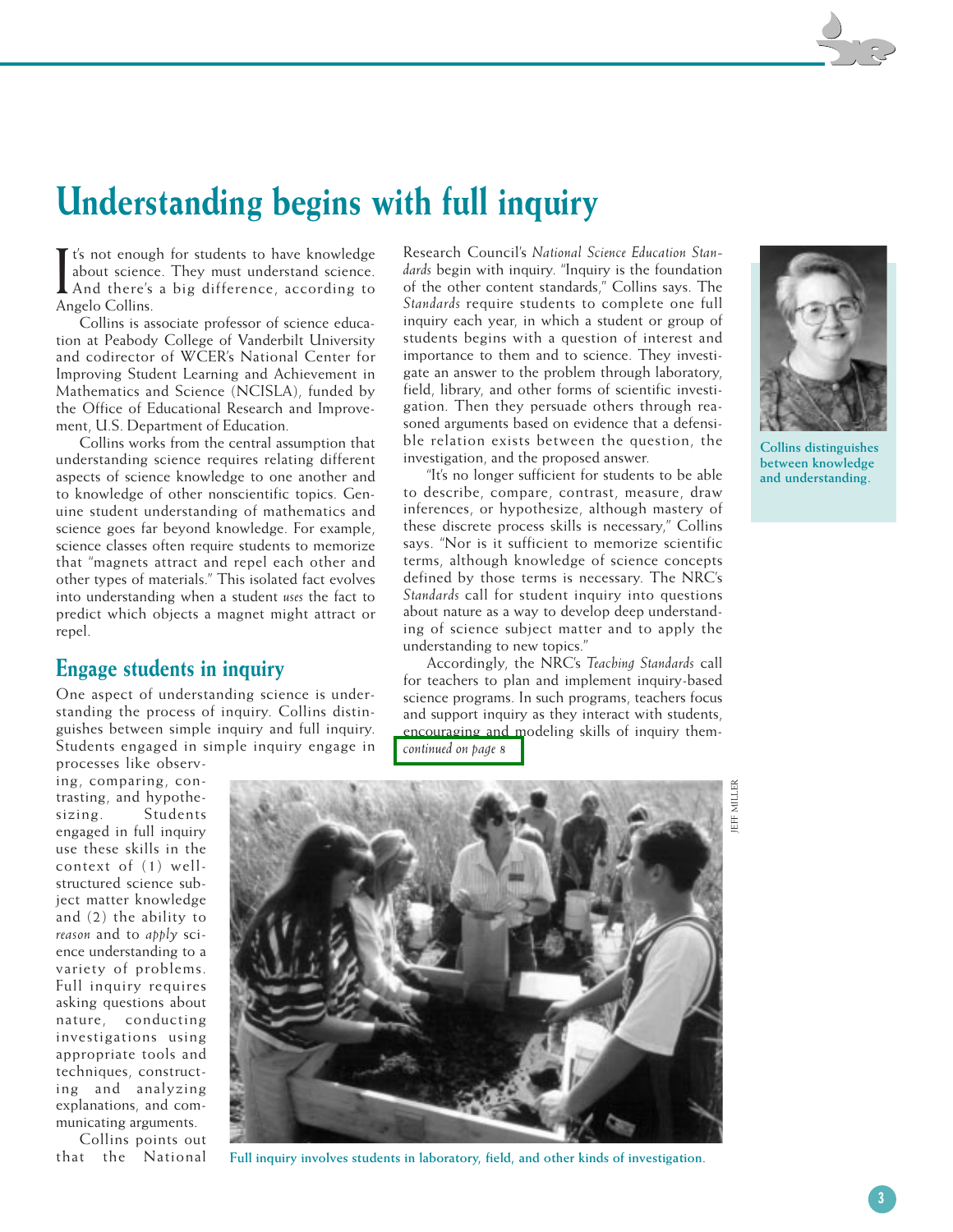

**Penner uses a tileand-grid game to get students to think about science in a new way.**

## <span id="page-3-0"></span>**Students learn science as an emerging system**

Since Isaac Newton, people's views of science<br>
Shave been dominated by the conception of<br>
nature as mechanical—a clockwork universe.<br>
In this view, the world is ruled by direct cause-andince Isaac Newton, people's views of science have been dominated by the conception of nature as mechanical—a clockwork universe. effect relationships. The world seems to obey simple, fixed mathematical principles that support predictability. But this traditional view has come under increasing scrutiny. In disciplines from biology to meteorology, scientists have come to view the world less as strictly mechanistic and more as the *emerging* result of *interactions* within complex systems.

For example, a boulder in a stream bed can create a wall of water upstream of the rock—a phenomenon known as a standing wave. The laws of physics govern the formation and existence of standing waves, but these laws are unable to predict the nature of any given standing wave. Rather, each standing wave is the emergent result of interactions among several things—water molecules, the shape of the rock, and the width and depth of the stream.

Emergent models have become an increasingly important means for understanding the world around us. Middle-school children began learning how to reason about emergent phenomena in a recent study by UW–Madison education professor and WCER researcher David Penner. With funding from the National Academy of Education / Spencer Foundation, he studied students as they played a game called *Life,* developed by mathematician J. H. Conway.

In this game pairs of students explored the relationship between a set of simple rules and the patterns they generated. The students began the process believing that the world is predictable and stable. But through their investigation of *Life,* the students came to see that even simple rules can have unpredictable effects. Further, they found that simple changes in initial conditions can have considerable effect on the form and number of patterns generated.

#### **Modeling organism growth**

In their work with the *Life* game, the middleschool students were asked to try to explain how a set of simple rules governed the development of patterns on a grid (see illustrations). Penner observed the students making sense of the relationship between simple rules and emergent complexity.

Each grid represents a self-contained universe in which one-celled "organisms" live or die according to a small set of rules. Each cell can assume two possible states: black (alive) or white (dead). Including the diagonals, each cell has eight neighboring cells.

In the game, students place black counters on the grid while applying these rules:

- 1. Every counter with either two or three neighboring counters survives for the next generation.
- 2. Every counter with four or more neighbors dies from overpopulation. Every counter with one or fewer neighbors dies from isolation.
- 3. Each empty cell with exactly three adjacent counters is a birth cell. A counter is placed on the empty cell in the next generation.

As the students discovered, very simple modifications had dramatic effects on the patterns produced. Consequently, focusing on the macro-level allowed the students to point out large-scale similarities and differences in the patterns.

Penner's research interest was, "How do students view the relationship between deterministic rules and emergent patterns?" Specifically he followed three questions:

- 1. How do students make sense of the patterns that develop? What types of regularities do they notice? How do they explain them?
- 2. Do students believe that there is any way to predict future states from a given start state?



**Students apply a few simple rules to watch a virtual "organism" develop on grids.**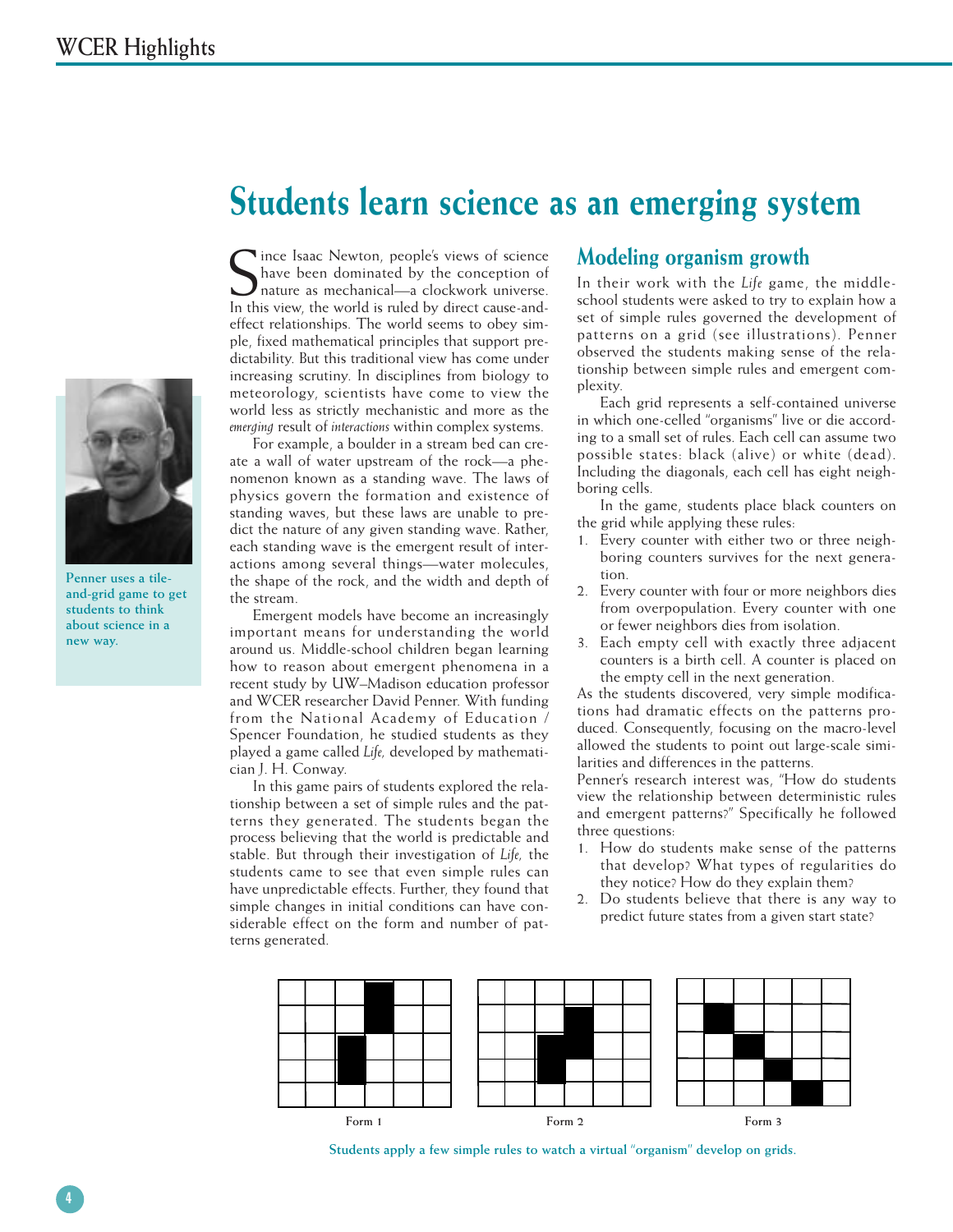<span id="page-4-0"></span>3. What effects do small changes in the initial state have on future pattern development?

Students began the *Life* investigations with little understanding of how local interactions lead to global patterns, but they were able to use their experience with *Life* forms to initially think about the relationship between cellular arrangement and the number of possible generations. They found that the number of possible birth cells in an initial arrangement does not predict the number of generations. The students found that even simple situations rapidly become complex.

What did the students learn about emergence? At a minimum, they became aware of the need to distinguish between local and global levels of analysis. They also began to see that there was no principled means by which an outcome could be predicted, even though the environment is completely determined by the three rules.

The degree to which the students came to consider the *Life* environment as having some similarity to the natural world is less clear, Penner says.

Future research needs to address how such activities as *Life* can lead to explorations of real-world emergence.

"Students understand only what they can create," Penner says. "Their constructions can range from computer simulations to play activities in which students model organism behavior." By involving students in constructing complex systems, Penner says, we provide them with opportunities to understand how interactions among objects obeying simple rules can lead to very complex patterns. And students can reflect on their growing knowledge.

Young students often believe that "doing science" simply means uncovering previously hidden facts. But with appropriate experiences, many students come to view science as the construction of explanations.

For more information, contact Penner at *depenner@facstaff.wisc.edu* or visit his web site at *http://www.soemadison.wisc.edu/edpsych/facstaff/penner.htm*

## **After-school**

#### *continued from page 2*

positive and neutral interactions into a single coding category, creating a certain lack of specificity that may have contributed to these findings. "Peer interactions with a clearly positive tone may reinforce social skills, whereas neutral interactions may not have this beneficial effect," Vandell conjectured. In future research, greater effort should be made to distinguish between these different types of interaction, Vandell says.

### **Program curricula**

Vandell's study rated SACC program curricula in terms of flexibility and activities. Programs rating low in flexibility did not allow children much choice in activities or their playmates. The researchers found that more flexible programs were associated with social benefits. Boys who were enrolled in more flexible programs displayed better social skills with their first-grade classmates than did boys in less flexible programs. Vandell suspects that this association occurred because more flexible programs provide more opportunities for negotiation, sharing, and play that help to improve boys' social skills with their peers in other settings.

Programs rating low in available activities offered only a limited number of activities that focused on only one or two areas of development. The study found that, when their after-school programs offered fewer activity options, boys obtained better grades in reading and math and displayed fewer internalizing problems and externalizing behaviors in the first-grade classroom. The researchers suggest that perhaps the afterschool programs offering a limited array of activities on a given day more closely resemble the boys' school classrooms in terms of both the type and number of activities, thereby facilitating a crosscontextual transfer of skills. When boys are first adjusting to the expectations of the first-grade classroom, such consistency may be useful.

With the exception of interactions with peers, which were similarly related to both girls' and boys' performance at school, associations between program experiences and school adjustment in this study were evident for boys but not girls. Future research should consider gender differences in relation to after-school program experiences, Vandell suggests. As Vandell's study continues to observe these same children through elementary school, the researchers will determine whether greater amounts of program experience of varying quality are associated with children's development over time. The researchers also will examine more closely the possibility of child effects on program quality.

For more information contact Kim Pierce at *kmpierce@facstaff.wisc.edu*, (608) 262–9394 or visit Vandell's web site at*http://www.soemadison.wisc.edu/ edpsych/facstaff/vandell.htm*.



**Vandell's study found that flexible programs were associated with social benefits.**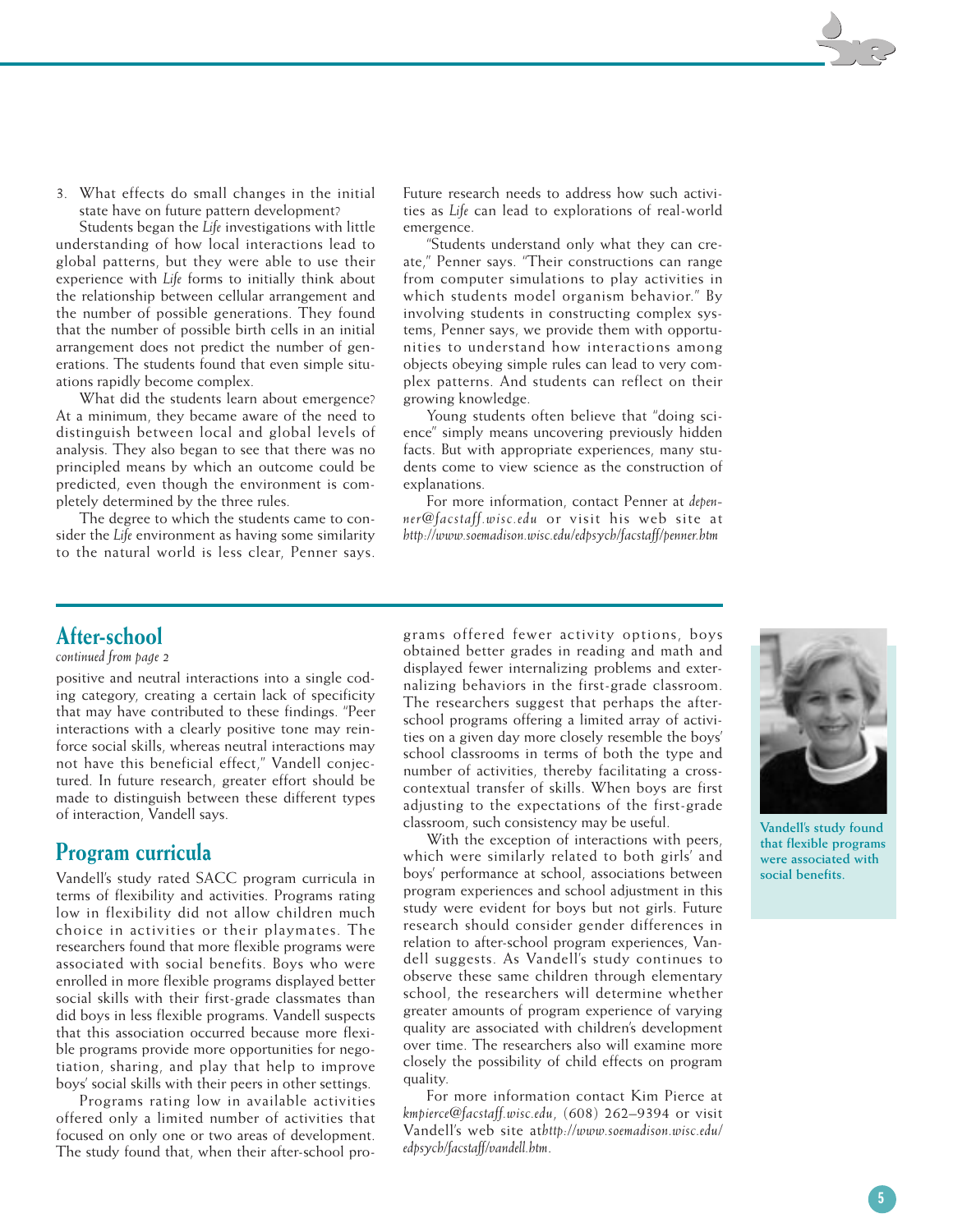## <span id="page-5-0"></span>**Community social class affects teachers' perspectives and practices**

S chools in suburban and urban enclaves provide different educations for the students of these communities. Suburbs themselves stand chools in suburban and urban enclaves provide different educations for the students of in a ranked hierarchy. Most middle-class parents and many working-class parents are very aware of these differences as they choose housing that brings with it a determination of the schools their children will attend. These environments provide very different contexts for their teachers, as well.

These differences between schools are informal and unofficial, however. Formally, American



**Hidden elements veiled inequalities—are critical for teachers' and students' work together.** schools are supposed to be similar, in order to provide equal opportunity to all children. In many formal ways, they are indeed very similar, says UW–Madison Education Professor Mary Metz. Most professionals involved in education think of public schools, especially high schools, as expressions of a single form of education intended to offer a sound education and a fair chance for success in life to all children.

There are, increasingly, a few exceptions to this unified vision, as wide attention is given to the distressing circumstances that hinder education in schools in poverty areas, especially those in central cities, and as movements grow for some freedom for variations in schooling practices through charter schools for those families who want distinctive patterns of education.

Metz calls this vision of unified American educational practice and the similar patterns in actual schools that it fosters "Real School." Ideas about what constitutes a Real School both reflect and

generate a surprising amount of actual standardization in the practices of American schools, Metz says. At the high school level, school architecture, time schedule, curricular scope and sequence, class size, duties for the teaching staff, and methods of instruction vary only within narrow parameters. Our sense of a single American High School is grounded in these similarities.

If American high schools are so similar, why do middle class parents stretch their budgets to buy houses in suburbs where the schools are "better?" What reality are they—and the real estate market—responding to? The differences among high schools are as genuine as the similarities, says Metz, but they have received little formal study.

### **Differences left her 'reeling'**

In work initially funded by the U.S. Department of Education's Office of Educational Research and Improvement, and follow-up research funded by the Spencer Foundation, Metz analyzed the differences in teachers' work in high schools across communities differing in social class. She says that the differences in the daily work of these schools left her "reeling." Her visits left her with the impressions that everything was different—the feel of the halls, the students' behavior, the teachers' concerns and, most strikingly, the rhythm and content of classes—even when they had the same title and used the same textbook. It was only on reflecting on the similarity among high schools assumed by her colleagues that she noted how much was also the same.

Metz argues that all schools have to meet many goals in addition to formal academic education. Generally, the higher the social class of a community the fewer resources were needed for nonacademic supporting goals. More of whatever resources were available could be marshaled to support teachers in their core academic work. Further, even though students' academic needs are greater where social class is lower and families have less education of their own to support and supplement the academic work of the school with their children, in general the lower the social class of a community the fewer its schools' resources in staff and materials.

Perhaps the most visible and important difference in resources was that the schools that were high in social class provided teachers two preparation periods each day in addition to a lunch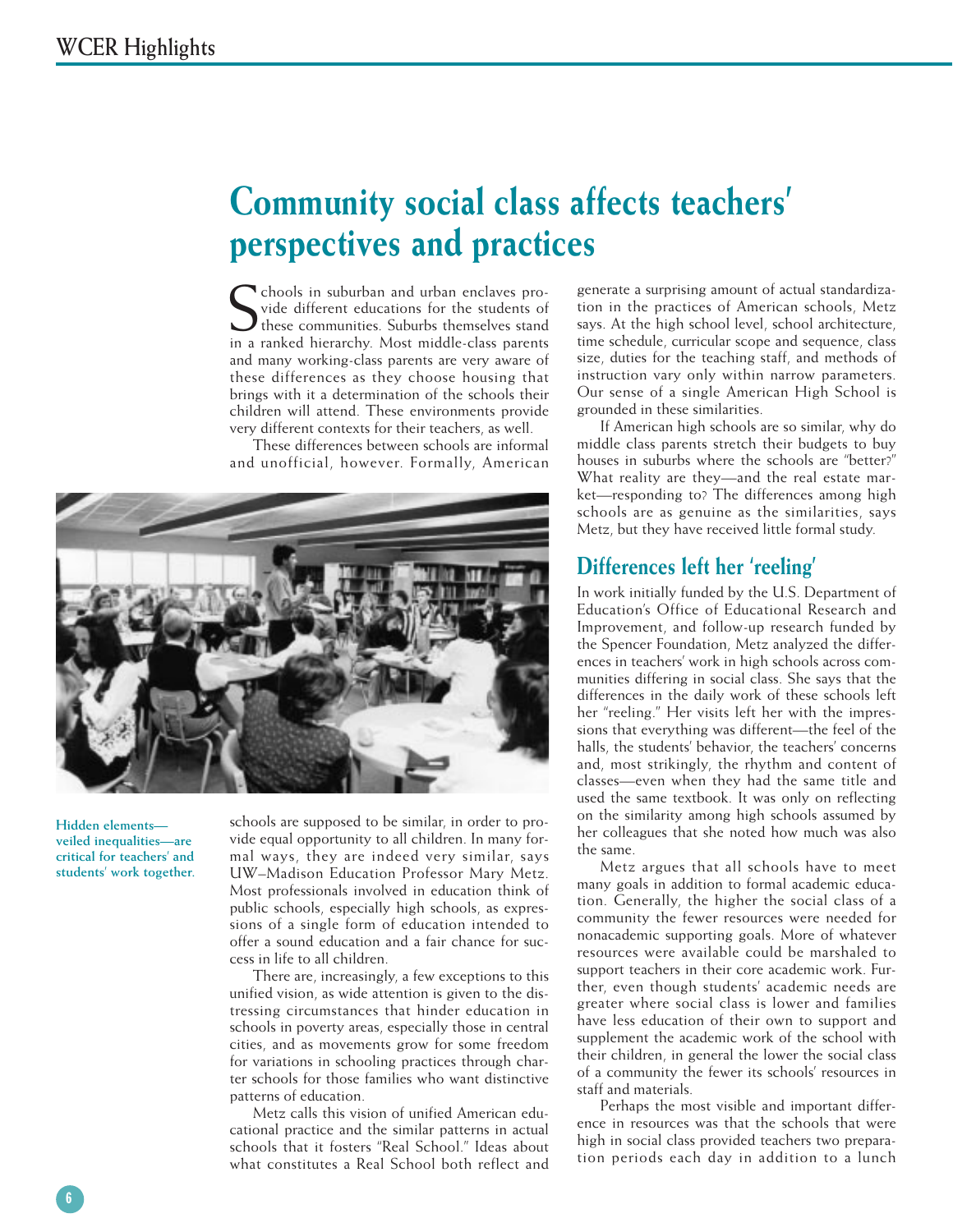period. Teachers at the other schools had other duties in periods beyond their five classes and one lunch period.

The lower the social class of the community, the more difficult it was to maintain the daily schedule as a reality. Students were less likely to arrive at class on time and more likely to be moving about the halls during classes. They were more likely to be absent from individual classes or from school; these absences greatly hindered academic continuity. Confrontations among students or between students and nonstudents inside the school or in the area immediately surrounding the school were much more common.

In the city schools, the faculty were more diverse. Few community parents had any college education and many had not completed high school. There was more distance and conflict between the values and world view the teachers promoted and that which students learned in the community. Teachers were thus less able to attach students to the school as a social setting and therefore to its academic goals. Relationships between teachers and students—on the whole and with exceptions—were more ambivalent and complex.

Finally, adults in these communities segregated by economic resources and social class can claim quite different levels of worldly success. Both stu-



*cation and the Spencer Foundation.]* **In city schools there was more distance between teachers' and students' values.**

dents and teachers enter a high school with different expectations for the learning of the students. This is especially true by the time students reach high school. These differences in students' achievement entering high school and the differing expectations that teachers, parents, and students hold for their future accomplishments powerfully affect both teachers' and students' motivation to pour resources into academic effort.

## **Actual education in real schools**

Regularities in high schools' structural and technical arrangements that are visible from the outside can mask a great deal of what happens in schools. The observable regularities are significant influences on life inside high schools, but they provide a seriously incomplete list of the elements that affect teachers' and students' work together in a school.

But the hidden elements —those veiled inequalities—are critical for teachers' and students' work together and for students' learning. Parents, who look at their children's schooling both holistically and microscopically, seem to be more aware of them than are professionals. Perhaps professionals, as they concentrate on the formal academic goals and the technical and bureaucratic structures constructed to facilitate them, overlook the daily interactions that form the stuff of education as teachers and students experience it together.

It is painful and politically delicate to look too closely at the separation among schools created by housing and school district lines in metropolitan areas. To look too closely, to admit that this separation has profound educational consequences, is to admit that we are not offering equality of opportunity to the nation's children. But painful as it may be, it is important for policymakers to look more closely at the stuff of everyday life inside these differently situated schools and to begin to trace more systematically its connections to differences in community circumstances and to the process of academic education.

For more information contact Metz at mhmetz@facstaff.wisc.edu or visit her web site at http://www.soemadison.wisc.edu/eps/professors/ metz.html

*[Information in this article appeared in slightly different form in a paper delivered at the 1998 annual meeting of the American Educational Research Association. The related research was supported by the National Center on Effective Secondary Schools at WCER through a grant from the Office of Educational Research and Improvement, U.S. Department of Edu-*



**Metz found that the differences among high schools are as genuine as the similarities.**